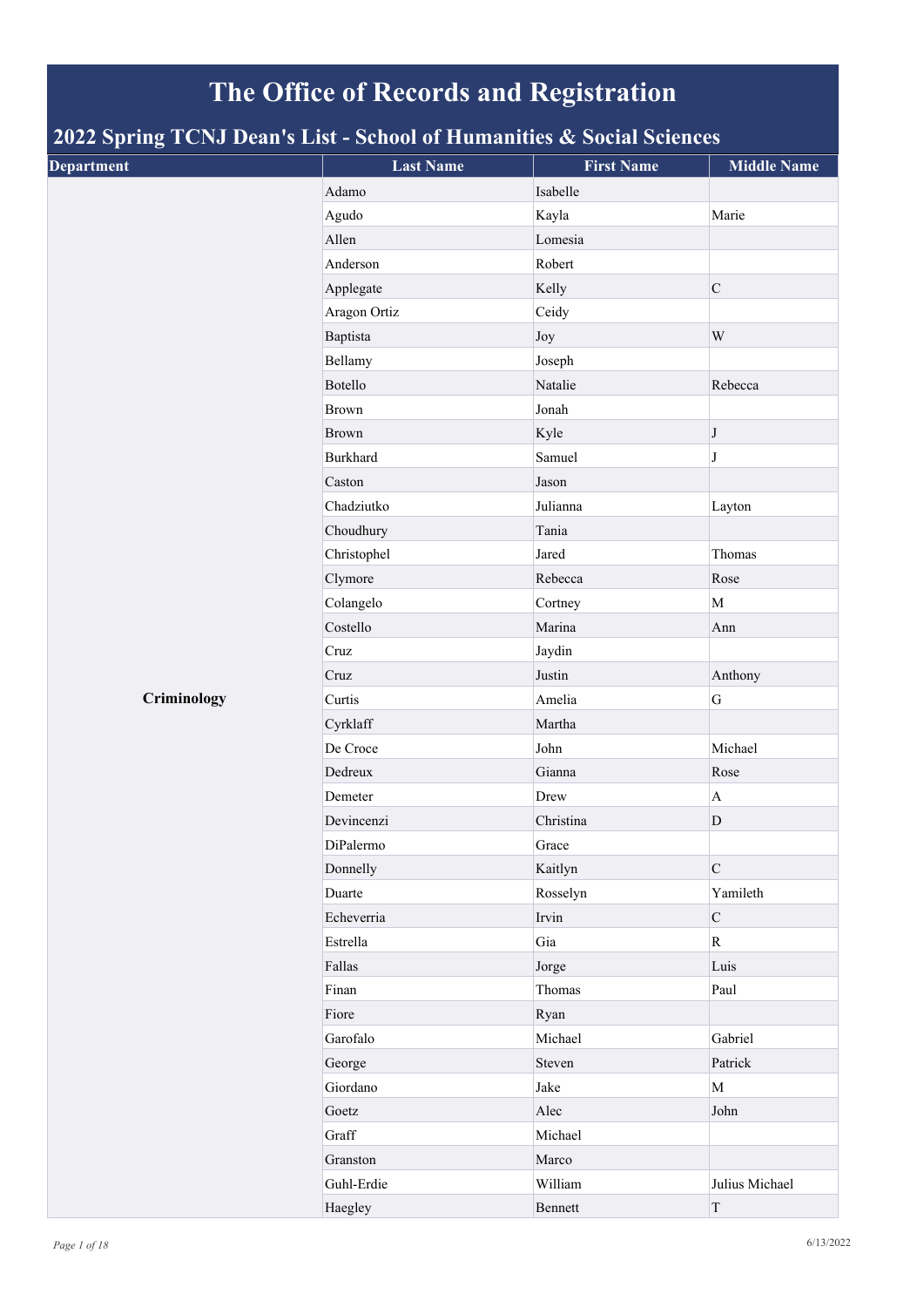| Department  | <b>Last Name</b> | <b>First Name</b> | <b>Middle Name</b> |
|-------------|------------------|-------------------|--------------------|
|             | Hannigan         | Michael           | $\mathbf N$        |
|             | Hardzewicz       | Jack              | $\, {\bf S}$       |
|             | Harmon           | Kyrrone           |                    |
|             | Hedden           | <b>Brenden</b>    | $\mathbf T$        |
|             | Helmer           | Anya              | L                  |
|             | Hendl            | Maya              | Katherine          |
|             | Henriquez        | Shanil            | Emilia             |
|             | Infosino         | Christopher       | Edward             |
|             | Jacob            | Sneha             | $\mathbf S$        |
|             | Johnson          | Kaitlyn           | $\rm T$            |
|             | Karamanoogian    | Brenden           | Cooper             |
|             | Khan             | Amani             | $\mathbf T$        |
|             | Knox             | Ryan              | $\mathbf{M}$       |
|             | Kosciolek        | Aleksandra        | Zofia              |
|             | Krzton           | Julita            | $\mathbf{A}$       |
|             | Lavender         | Leah              | Mae                |
|             | Macaulay         | Matthew           | $\bf J$            |
|             | Machado          | Matthew           | $\overline{G}$     |
|             | Magoulas         | Olivia            | $\mathbf E$        |
|             | Maldonado        | Gianna            | $\mathbf R$        |
|             | Marchisin        | Gabrielle         |                    |
|             | Mccarthy         | Kerri             | Ann                |
|             | Messar           | Daniel            | Francis            |
| Criminology | Michel           | Makaylah          | $\mathbf N$        |
|             | Minucci          | Olivia            | Grace              |
|             | Mioduszewski     | Nicole            |                    |
|             | Mirkin           | Jessica           | Hailey             |
|             | Moran            | Robert            | Anthony            |
|             | Muñoz            | Aliya             | Murphy             |
|             | Nassivera        | Theo              | $\bf J$            |
|             | Perez            | Michael           | Valentino          |
|             | Perricone        | Ava               | H                  |
|             | Peters           | Nicholas          | Michael            |
|             | Pinzon           | Kelly             |                    |
|             | Poggioli         | Jullianna         | Marie              |
|             | Portella         | Samantha          | Cassidy            |
|             | Quintero         | Steven            |                    |
|             | Ramirez          | Ruth Sharmai      | $\mathbf V$        |
|             | Ramkishun        | Emily             |                    |
|             | Rich             | Kyle              |                    |
|             | Rodriguez        | Emily             | $\overline{C}$     |
|             | Romaine          | James             | John               |
|             | Roman            | Melanie           |                    |
|             | Rosado           | Gysella           | $\mathbf M$        |
|             | Rosati           | Michael           | $\bf J$            |
|             | Roughan          | Devin             | $\mathbf{M}$       |
|             | Santos           | Delvin            | $\mathbf M$        |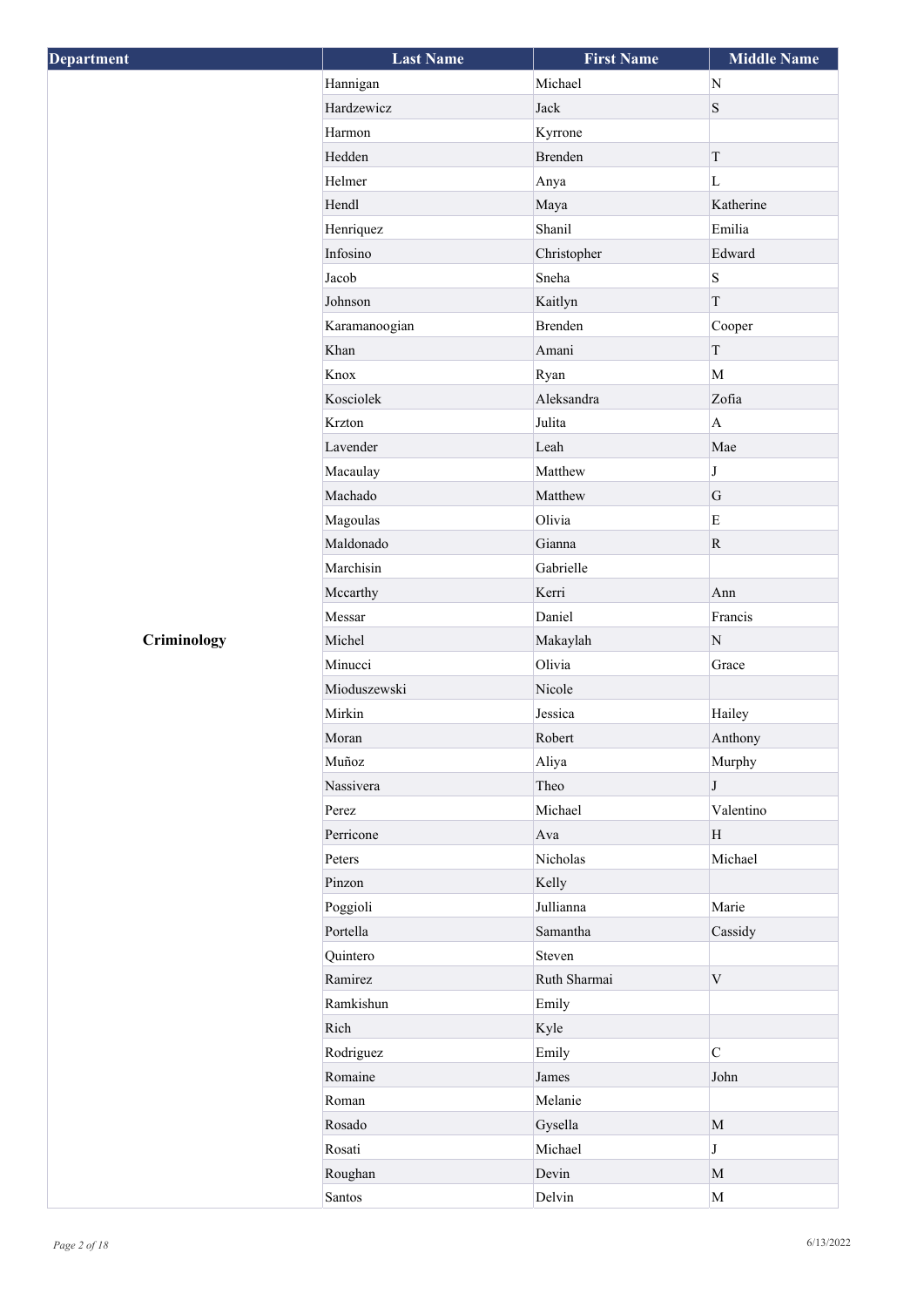| <b>Department</b> | <b>Last Name</b> | <b>First Name</b>                                 | <b>Middle Name</b> |
|-------------------|------------------|---------------------------------------------------|--------------------|
|                   | Santos           | Sophia                                            | Alda               |
|                   | Schey            | Skylar                                            | $\mathbf M$        |
|                   | Serido           | <b>Braedon</b>                                    |                    |
|                   | Simpson          | Courtnee                                          | $\Omega$           |
|                   | Sladicka         | Adam                                              |                    |
|                   | Snell            | Zachary                                           | L                  |
|                   | Stavrou          | Alexander                                         |                    |
| Criminology       | Talarico         | Kayla                                             |                    |
|                   | Tezsla           | Natalie                                           |                    |
|                   | Tuck             | Courtney                                          |                    |
|                   | Valvano          | Julianne                                          | M                  |
|                   | Van Buren        | Gabriel                                           | John               |
|                   | Vega             | Taina                                             | Jasmyn             |
|                   | Wright           | Lauren                                            | $\mathbf M$        |
|                   |                  | <b>Total Students for Criminology Department:</b> | 104                |

| Department     | <b>Last Name</b> | <b>First Name</b> | <b>Middle Name</b>        |
|----------------|------------------|-------------------|---------------------------|
|                | Abolafia         | Jessica           |                           |
| <b>English</b> | Alvarez          | Abigail           | $\mathbf E$               |
|                | Alvarez          | Marisa            | $\mathbf{L}$              |
|                | <b>Barrett</b>   | Jason             | $\bf{P}$                  |
|                | Belle            | Samantha          | E                         |
|                | Bernick          | Gwenyth           | $\overline{\mathsf{R}}$   |
|                | Blackwell        | Madison           | Elizabeth                 |
|                | Blanchard        | Sophia            | Jorja                     |
|                | <b>Brossard</b>  | Sian              | Lillie                    |
|                | Campbell         | Madeline          | $\overline{G}$            |
|                | Card             | Alexandria        | ${\bf R}$                 |
|                | Carrazza         | Cameron           | Grace                     |
|                | Chan             | Patrick           | $\mathbf C$               |
|                | Chapman          | Hailey            |                           |
|                | Chinique         | Matthew           | J                         |
|                | Ciarricco        | Natalie           | $\bf J$                   |
|                | Corbett          | Ciara             | $\mathbf{L}$              |
|                | Corson           | Aidan             | $\mathbf S$               |
|                | Cottone          | Christopher       |                           |
|                | Crowther         | Jane              | Emily                     |
|                | Danzis           | Reece             | Marie                     |
|                | Dey              | Aratrika          |                           |
|                | Diamond          | Emma              |                           |
|                | Distler          | <b>Brooke</b>     | Rebecca                   |
|                | Donch            | Anna              | Elizabeth                 |
|                | Dressel          | Kyle              | Arthur                    |
|                | Duarte           | Bexy              | Marlin                    |
|                | DuFault          | Joelle            |                           |
|                | Dzergoski        | Ashley            |                           |
|                | Egan             | Melissa           | Rose                      |
|                | Fahmy            | Leana             | $\boldsymbol{\mathsf{A}}$ |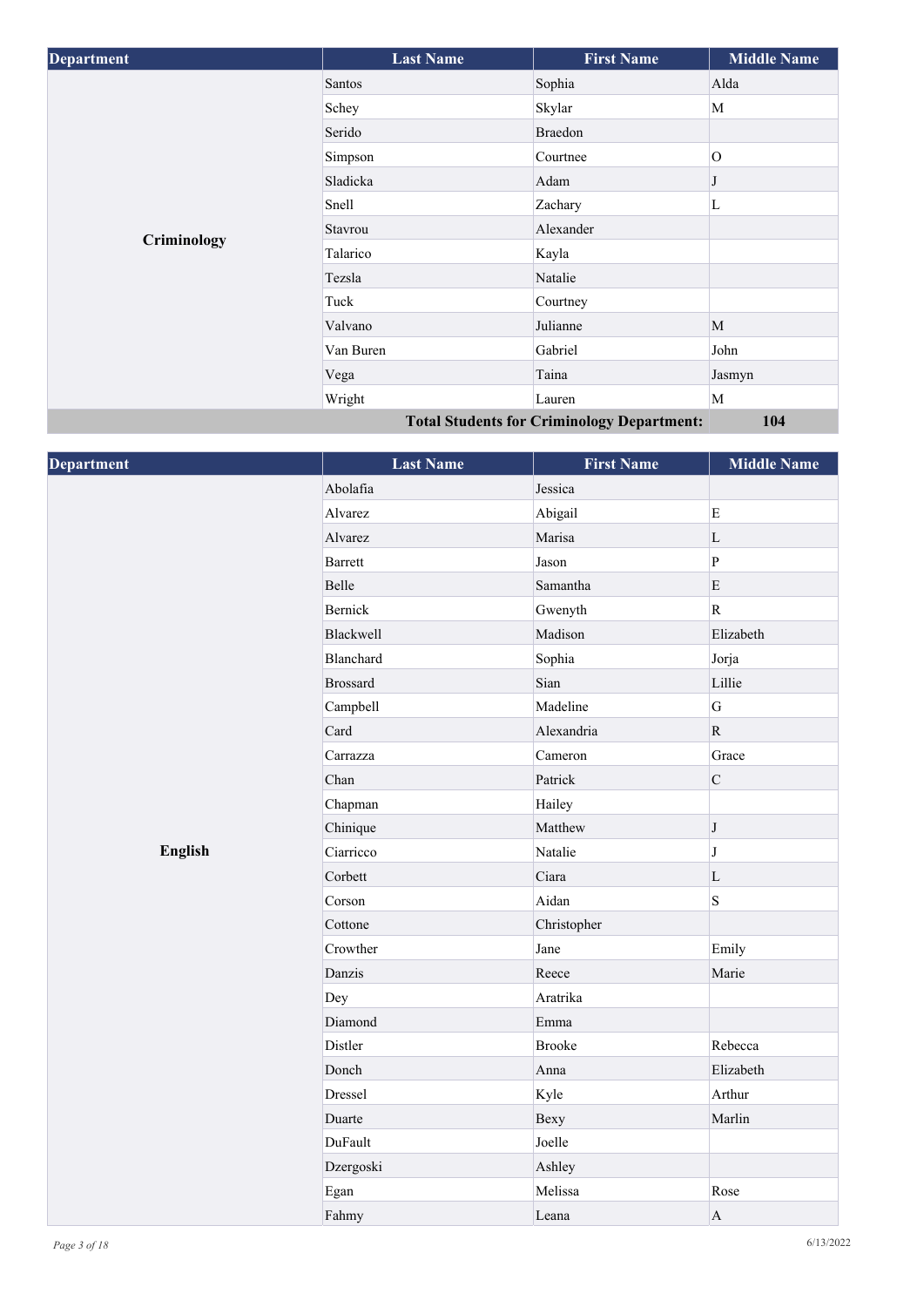| <b>Department</b> | <b>Last Name</b> | <b>First Name</b> | <b>Middle Name</b> |
|-------------------|------------------|-------------------|--------------------|
|                   | Fahmy            | Madison           | $\mathbf M$        |
|                   | Fallon           | Sara              |                    |
|                   | Fernandes        | Faith             |                    |
|                   | Fernandez        | Kiara             |                    |
|                   | Flanagan         | Erin              |                    |
|                   | Fleming          | Alyssa            | Eve                |
|                   | Flynn            | Madison           | $\mathbf N$        |
|                   | Fox              | Caitlin           | Noel               |
|                   | Fritsch          | Mallory           | $\mathsf{C}$       |
|                   | Fritsche         | Jessica           |                    |
|                   | Geoghegan        | Caroline          | $\mathbf M$        |
|                   | Gervitz          | Rebecca           |                    |
|                   | Gladstone        | Victoria          | Rose               |
|                   | Gomez            | Veronica          | $\mathbf L$        |
|                   | Gonzalez         | Sara              |                    |
|                   | Grant            | Ryan              | $\bf J$            |
|                   | Gronikowski      | Jessica           | $\mathbf{A}$       |
|                   | Guadron          | Cesia             | $\mathbf{A}$       |
|                   | Halligan         | Isabella          | Marie              |
|                   | Hatley           | Meghan            | $\mathbf L$        |
|                   | Hearne           | Jennifer          | Marie              |
|                   | Hom              | Catherine         |                    |
|                   | Ingling          | Jamie             |                    |
| English           | Joe-Kamara       | Edwina            |                    |
|                   | Jorgensen        | Kathryn           | M                  |
|                   | Katella          | Kathryn           | $\mathbf{A}$       |
|                   | Keller           | Chase             |                    |
|                   | Kerins           | Victoria          | ${\bf R}$          |
|                   | Kessler          | Megan             | $\mathsf C$        |
|                   | Khashab          | Yasmeen           | $\mathbf{M}$       |
|                   | Kim              | Claire            | ${\bf G}$          |
|                   | Kim              | Claudia           | $\, {\bf S} \,$    |
|                   | Klein            | Elizabeth         |                    |
|                   | Kussman          | Erich             |                    |
|                   | Landi            | Julia             | $\mathbf{A}$       |
|                   | Lavery-Loos      | Siobhan           | E                  |
|                   | Lazar            | Jessica           | $\mathbf L$        |
|                   | Leffler          | Nikki             | ${\bf R}$          |
|                   | Legros           | Lysa              | $\overline{A}$     |
|                   | Leifer           | Jaxon             | Miles              |
|                   | Leonard          | Megan             | $\mathbf K$        |
|                   | Machado          | Magenta           | $\mathbf{M}$       |
|                   | Mancuso          | Gina              |                    |
|                   | Maneiro          | Celeste           | $\mathbf N$        |
|                   | Maroko           | Maria             | $\mathbf{M}$       |
|                   | Martin           | Rachel            | E                  |
|                   | Martinez         | Stephanie         |                    |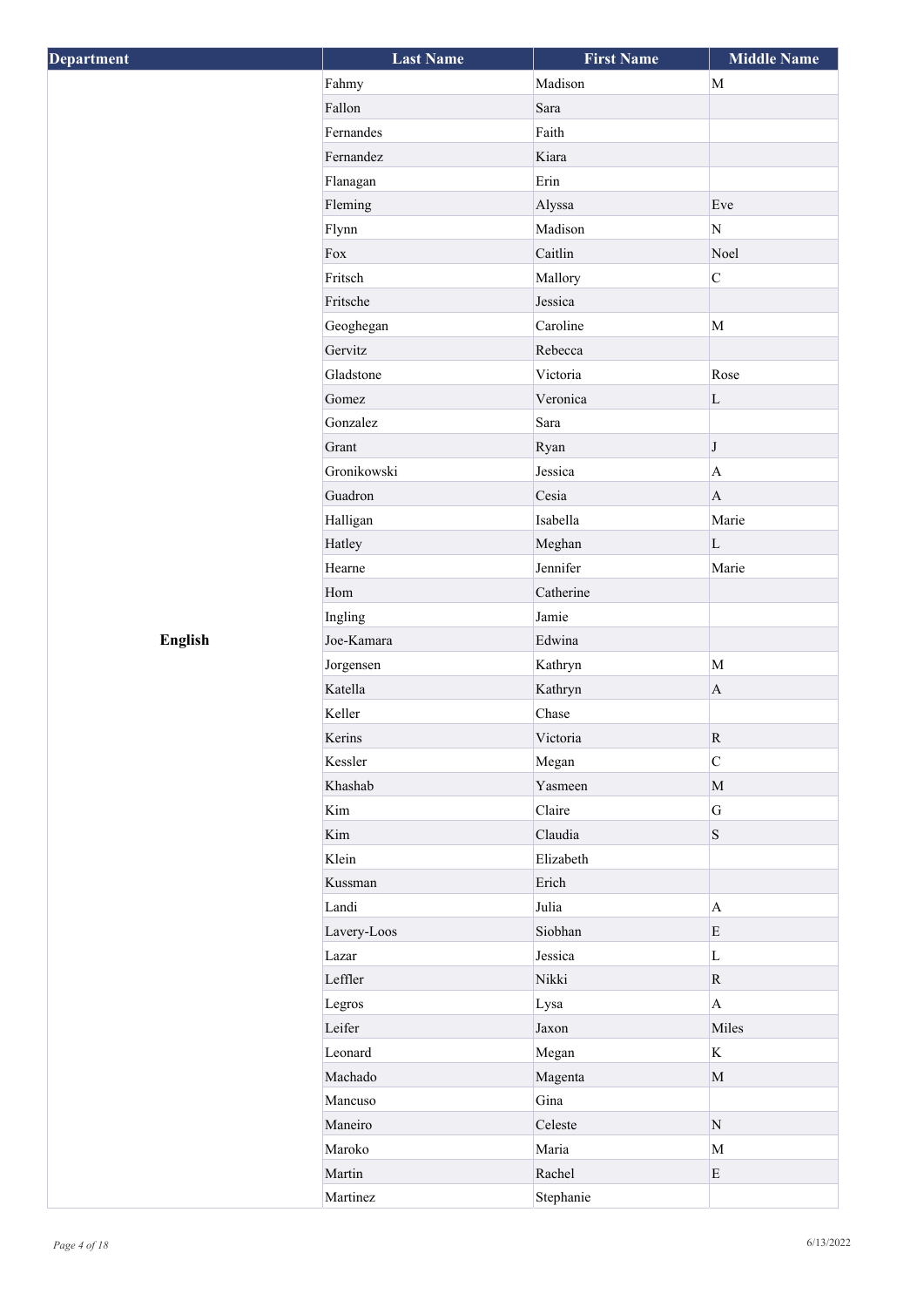| Department | <b>Last Name</b> | <b>First Name</b> | <b>Middle Name</b> |
|------------|------------------|-------------------|--------------------|
|            | Maurice          | Jacob             |                    |
|            | Maziarz          | Filip             | $\mathbf S$        |
|            | Melton           | Rebecca           |                    |
|            | Michaelis        | Isabella          | M                  |
|            | Miller           | Sarah             | E                  |
|            | Mills            | Corrine           |                    |
|            | Minarick         | Hannah            | Claire             |
|            | Mineo            | Bria              | ${\bf E}$          |
|            | Mitchell         | Olivia            | Grace              |
|            | Mitrosky         | Aimee             |                    |
|            | Moise Kleinman   | Marni             | Jordan             |
|            | Morgan           | Gabriella         |                    |
|            | Mulligan         | Ann               | $\mathbf L$        |
|            | Nigro            | Sydney            |                    |
|            | Notorio          | Alicia B.         |                    |
|            | Nower            | Nicholas          |                    |
|            | O'Connor         | Melissa           |                    |
|            | Ortiz            | Jasmin            | $\mathbf D$        |
|            | Padilla Jr.      | Eddie             |                    |
|            | Pardenek         | Anna              |                    |
|            | Parkar           | Hadiya            |                    |
|            | Parker           | Erin              | ${\bf R}$          |
|            | Patel            | Vidhi             | T                  |
| English    | Petrane          | Sophia            | ${\bf R}$          |
|            | Prendergast      | Emily             | ${\bf G}$          |
|            | Reinhard         | Alexander         |                    |
|            | Rette            | Julia             |                    |
|            | Reznik           | Amy               | $\mathbf C$        |
|            | Rinaldi          | Isabel            | Diana              |
|            | Rolon            | Jayleen           | Enid               |
|            | Rufolo           | Joseph            |                    |
|            | Russell          | Paul              | $\overline{T}$     |
|            | Ruthe            | Grace             | E                  |
|            | Sedacca          | Alyssa            | $\mathbf{M}$       |
|            | Sharma           | Avina             | $\rm K$            |
|            | Sickinger        | Kathleen          | $\mathbf E$        |
|            | Sierk            | Mary              | $\mathbf C$        |
|            | Sonbati          | Michelle          | Catherine          |
|            | Soos             | Greta             |                    |
|            | Staley           | Madeline          | Elizabeth          |
|            | Stojanoski       | Stefan            | $\mathbf D$        |
|            | Strouse          | Kyle              | $\mathbf C$        |
|            | <b>Sturges</b>   | Kaely Maire       |                    |
|            | Sultana          | Ayesha            | Susan              |
|            | Talbot           | Zoe               |                    |
|            | Tamayo Leon      | Angie             |                    |
|            | Tobler           | Allison           | Mary               |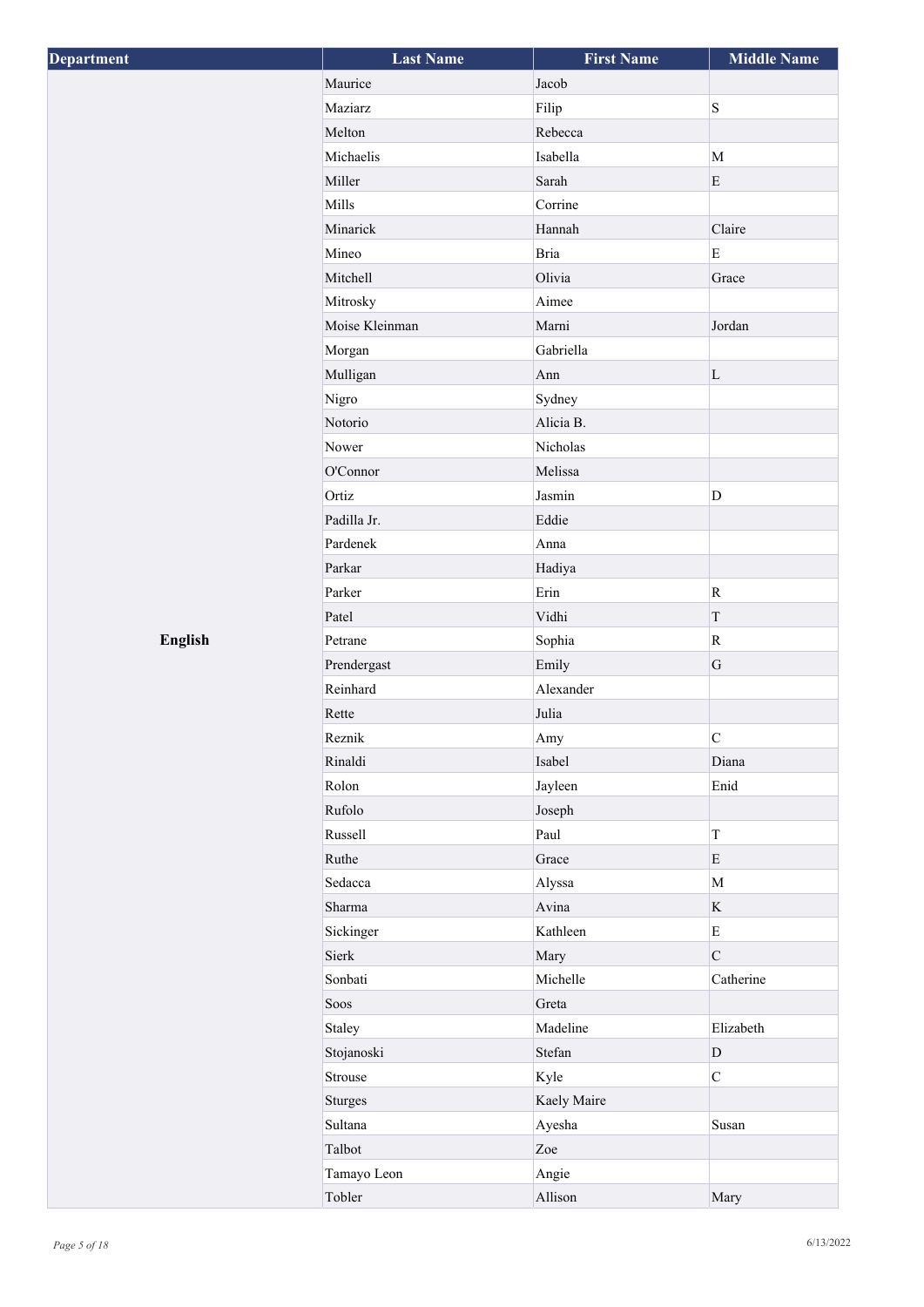| <b>Department</b> | <b>Last Name</b> | <b>First Name</b>                             | <b>Middle Name</b> |
|-------------------|------------------|-----------------------------------------------|--------------------|
|                   | Tragale          | Lauren                                        |                    |
|                   | Tremblay         | Devin                                         | Renee              |
|                   | Tuohy            | Claire                                        | M                  |
|                   | Vassallo         | Nicole                                        |                    |
|                   | Verrecchio       | Talia                                         | A                  |
|                   | <b>Voss</b>      | Stephen                                       | Ray                |
|                   | Vroom            | Julia                                         | Rose               |
| English           | Walker           | Rose                                          |                    |
|                   | Walsh            | Kayleigh                                      | Tina               |
|                   | Walski           | Riley                                         |                    |
|                   | Warner           | Mackenzie                                     | A                  |
|                   | Weinpel          | Emily                                         | Andrade            |
|                   | Weniger          | Emma                                          | A                  |
|                   | Woods            | Jared                                         |                    |
|                   | Yonis            | Malak                                         |                    |
|                   |                  | <b>Total Students for English Department:</b> | 140                |

**Total Students for English Department:** 

| п<br>- 1 |
|----------|
|          |

| Department     | <b>Last Name</b> | <b>First Name</b> | <b>Middle Name</b>    |
|----------------|------------------|-------------------|-----------------------|
|                | Abeles           | Phoebe            |                       |
|                | Adamo            | Sarah             |                       |
|                | Agron            | Matthew           | $\mathbf R$           |
|                | Albert           | Benjamin          | Davis                 |
|                | Aldrich          | <b>Braeden</b>    |                       |
|                | Anderson         | Kameron           | Lisa                  |
|                | Andrade          | Adonis            | J                     |
|                | Aufiero          | Philip            | M                     |
|                | Bakalian         | Rose              | Danni                 |
|                | Beni             | Travis            | $\mathbf R$           |
|                | Blake            | Frederick         | $\mathbf{L}$          |
|                | Boland           | Emily             | $\overline{A}$        |
|                | <b>Bracuti</b>   | Joseph            | Anthony               |
|                | <b>Bregman</b>   | Victoria          |                       |
| <b>History</b> | <b>Burton</b>    | Kyle              | $\, {\bf S}$          |
|                | Cabrera          | Mikal             |                       |
|                | Carmody          | Carolyn           | $\mathbf{M}$          |
|                | Castaldo         | John              | Domenic               |
|                | Cavallo          | Madison           |                       |
|                | Chandler         | Cole              | Patrick               |
|                | Chiusano         | Hannah            |                       |
|                | Clifford         | Bennett           | Thomas                |
|                | Commander        | Jared             |                       |
|                | Conrad           | Cody              |                       |
|                | Corpuz           | Janeal            |                       |
|                | Cortez           | Gabriella         |                       |
|                | Cunningham       | Patrick           | Michael               |
|                | Day              | Collin            | William               |
|                | Dery             | Shane             | Joseph                |
|                | De Sousa         | <b>Brian</b>      | $\boldsymbol{\rm{A}}$ |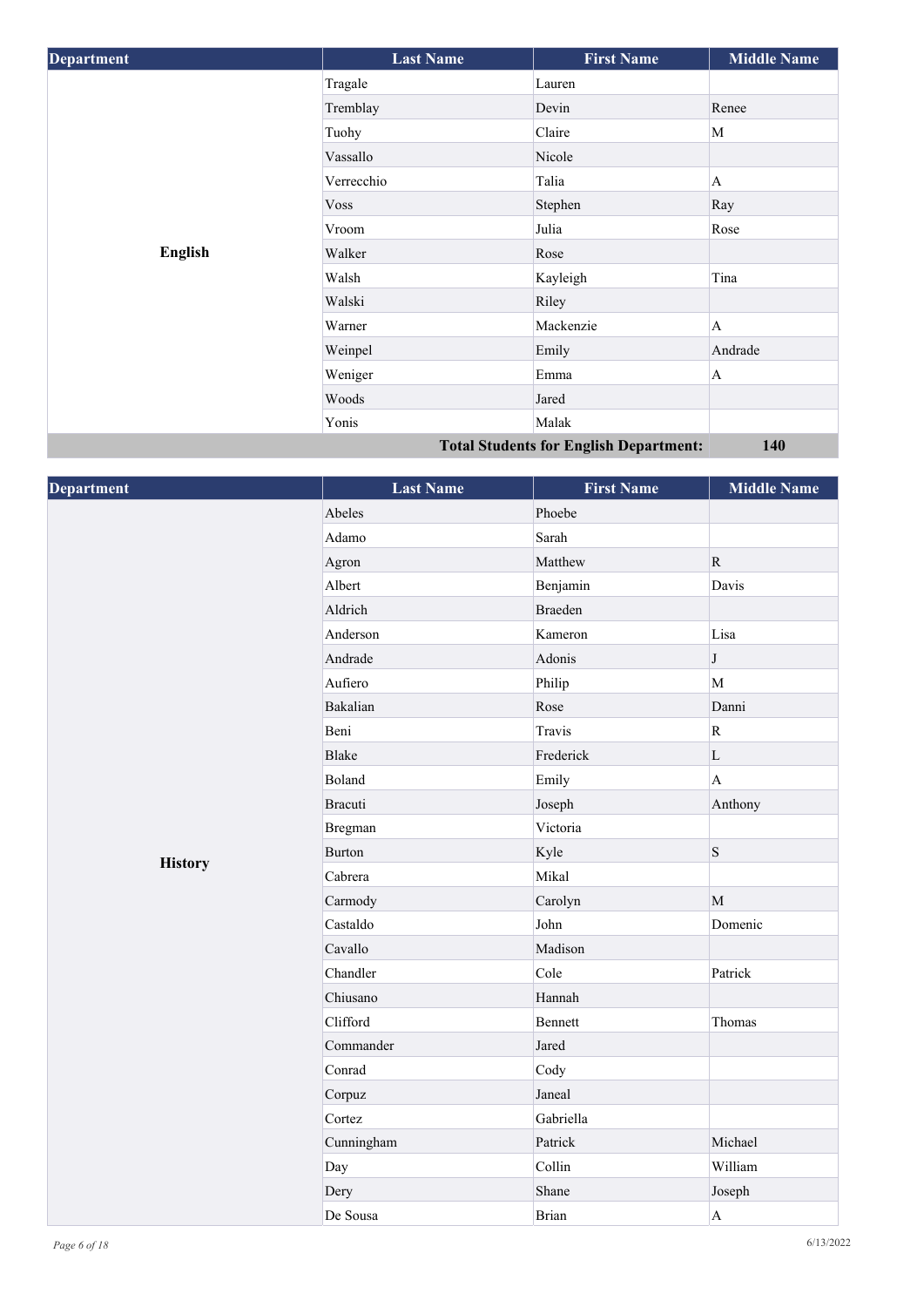| Department     | <b>Last Name</b> | <b>First Name</b> | <b>Middle Name</b>           |
|----------------|------------------|-------------------|------------------------------|
|                | DiBrita          | John E.           |                              |
|                | DiGirolamo       | Louis             |                              |
|                | Dimitrov-Kuhl    | Luke              | G                            |
|                | Eltringham       | Sydney            | D.                           |
|                | Emilut           | Anthony           | Tyler                        |
|                | Esposito         | Celina            |                              |
|                | Felten           | Amanda            | $\, {\bf p}$                 |
|                | Feraco           | Laura             | $\boldsymbol{\mathsf{A}}$    |
|                | Fleischmann      | Lucy              |                              |
|                | Fredericks       | Regan             | Mary                         |
|                | Gallanter        | Benjamin          | Seth                         |
|                | Garza            | Jake              | Edward                       |
|                | Gazzola          | Rachel            | $\mathbf M$                  |
|                | Glacken          | Kerry             | Ann                          |
|                | Goldberg         | Arielle           |                              |
|                | Gosiker          | Megan             |                              |
|                | Graham           | Sean              | $\, {\bf p}$                 |
|                | Guarduci         | Katelyn           | ${\bf R}$                    |
|                | Guzman           | Jocelyne          |                              |
|                | Halikman         | Noelle            |                              |
|                | Haynes           | William           | Jack                         |
|                | Henry            | Sarah             |                              |
|                | Hinz             | Krystian          | Marian                       |
| <b>History</b> | Hogan            | Tyler             | $\mathbf T$                  |
|                | Holliday         | Justin            | Michael                      |
|                | Holt             | Samantha          | $\mathbf R$                  |
|                | Hook             | Colin             | John                         |
|                | Huguenin         | Sara              | $\mathbf N$                  |
|                | Hurst            | Molly             |                              |
|                | Jacquish         | Emily             | Marie                        |
|                | Jenkins          | Steven            | $\mathbf E$                  |
|                | John             | Samuel            | Jeremiah                     |
|                | Jones            | Timothy           |                              |
|                | Kapetanakis      | George            |                              |
|                | Kardos           | <b>Brady</b>      | $\bf J$                      |
|                | Keenan           | Shea              | $\mathbf{M}$                 |
|                | Keith            | Emily             | Elizabeth                    |
|                | Kempegowda       | Ridhi             |                              |
|                | Kim              | Jane              |                              |
|                | Klug             | Benjamin          | $\mathbf N$                  |
|                | Land             | Katherine         |                              |
|                |                  |                   |                              |
|                | Lemke            | Matthew<br>Fiona  | Rose                         |
|                | Lenzo            |                   |                              |
|                | Loiacono         | Leanna            |                              |
|                | Lombardo         | Isabella          | $\, {\bf S}$<br>$\mathbf{P}$ |
|                | Mangano          | Marissa           |                              |
|                | Mattes           | Lucas             | Roger                        |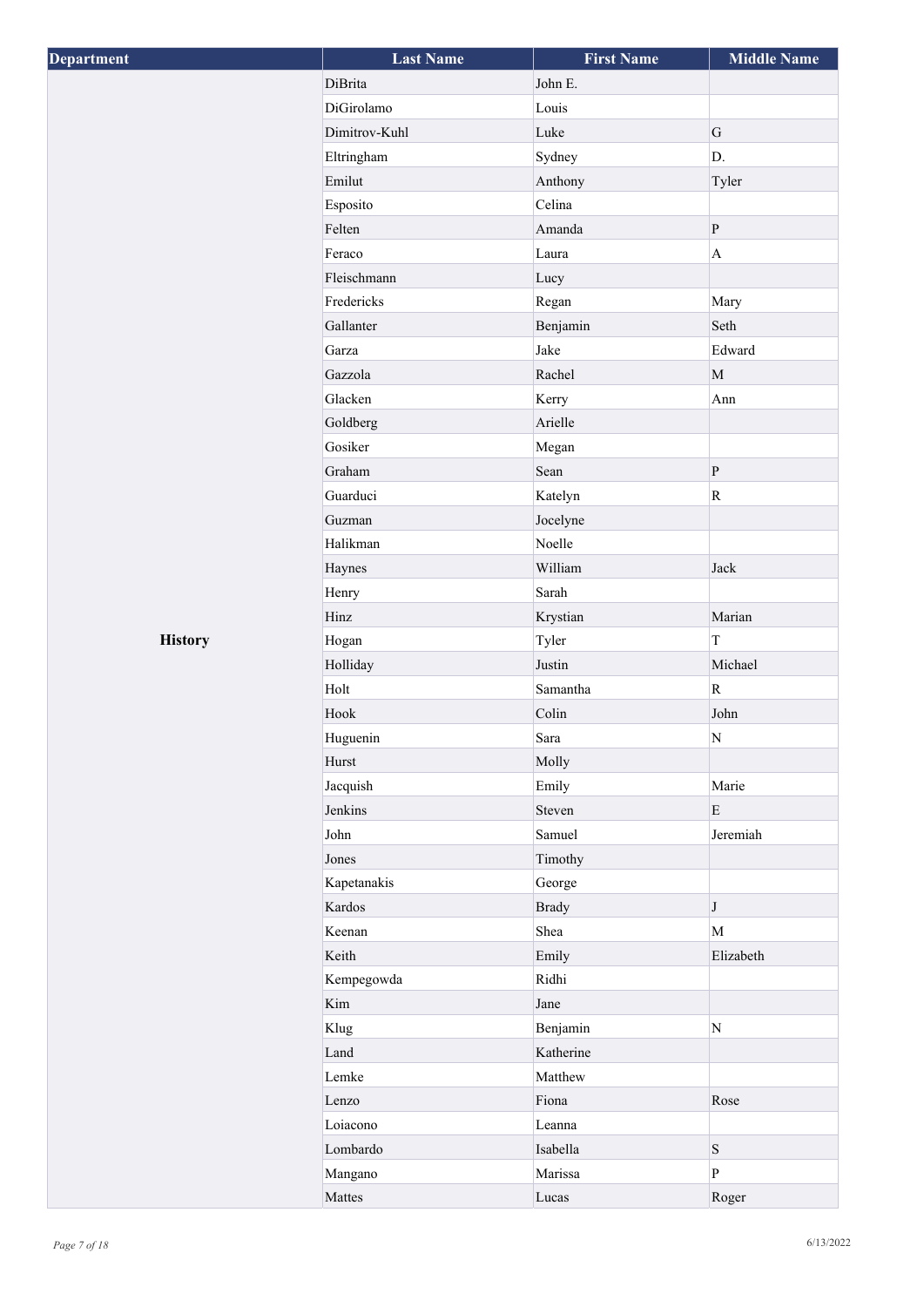| <b>Department</b> | <b>Last Name</b> | <b>First Name</b> | <b>Middle Name</b> |
|-------------------|------------------|-------------------|--------------------|
|                   | Mccabe           | Kevin             | $\mathbf B$        |
|                   | Mcgorry          | Rebecca           | $\mathbf{M}$       |
|                   | Mcgrath          | Michael           | Mcgrath            |
|                   | Melohis          | Andrew            | Thomas             |
|                   | Moloughney       | Jolynn            | M                  |
|                   | Moore            | Ashley            | Patricia           |
|                   | Murphy           | Camryn            |                    |
|                   | Must             | Steven            | $\mathbf V$        |
|                   | Myers            | Noah              | Edward             |
|                   | Nailor           | <b>Brandon</b>    | J                  |
|                   | Ochoa            | Christian         | M                  |
|                   | Pagliuca         | Allison           |                    |
|                   | Parvin           | Andrew            | ${\bf G}$          |
|                   | Perez-Albiar     | Alexys            |                    |
|                   | Perrone          | Ryan              | Anderson           |
|                   | Pickering        | Quentin           | $\mathbf M$        |
|                   | Plunkett         | Patrick           |                    |
|                   | Polkowitz        | Taylor            | $\mathbf M$        |
|                   | Primamore        | Joanna            |                    |
|                   | Reyes            | Irene             |                    |
|                   | Ricottone        | Gabriella         |                    |
|                   | Riddick          | Isabel            |                    |
|                   | Riker            | Joshua            | Ray                |
| <b>History</b>    | Risley           | Kevin             | $\mathcal T$       |
|                   | Rogoff           | Benjamin          | D                  |
|                   | Ross             | Benjamin          | Connor             |
|                   | Rowan            | Shawn             | $\mathbf M$        |
|                   | Rudd             | Alexander         | David              |
|                   | Ryan             | Elliot            | ${\bf F}$          |
|                   | Sharp            | Steven            |                    |
|                   | Shumylo          | Maxim             | Andrey             |
|                   | Sorg             | Jason             | $\mathbf{P}$       |
|                   | Stanton          | Jennifer          | $\mathbf R$        |
|                   | Staszak          | Joseph            | Stephen            |
|                   | Steere           | Emma              | E                  |
|                   | Stigler          | <b>Breanna</b>    | Louise             |
|                   | Stoia            | Chloe             | $\mathbf{A}$       |
|                   | Strauch          | Courtney          | Donna              |
|                   | Sullivan         | Brookelynn        |                    |
|                   | Sullivan         | Elizabeth         | $\mathbf{A}$       |
|                   | Tantry           | Abhishta          |                    |
|                   | Thompson         | Conor             | Patrick            |
|                   | Thorpe           | Jason             | H                  |
|                   | Trost            | Madison           | $\mathbf L$        |
|                   | Urey             | Diamond           | Cooper             |
|                   | Vaughn           | Julia             |                    |
|                   | Veldon           | Ryan              | J                  |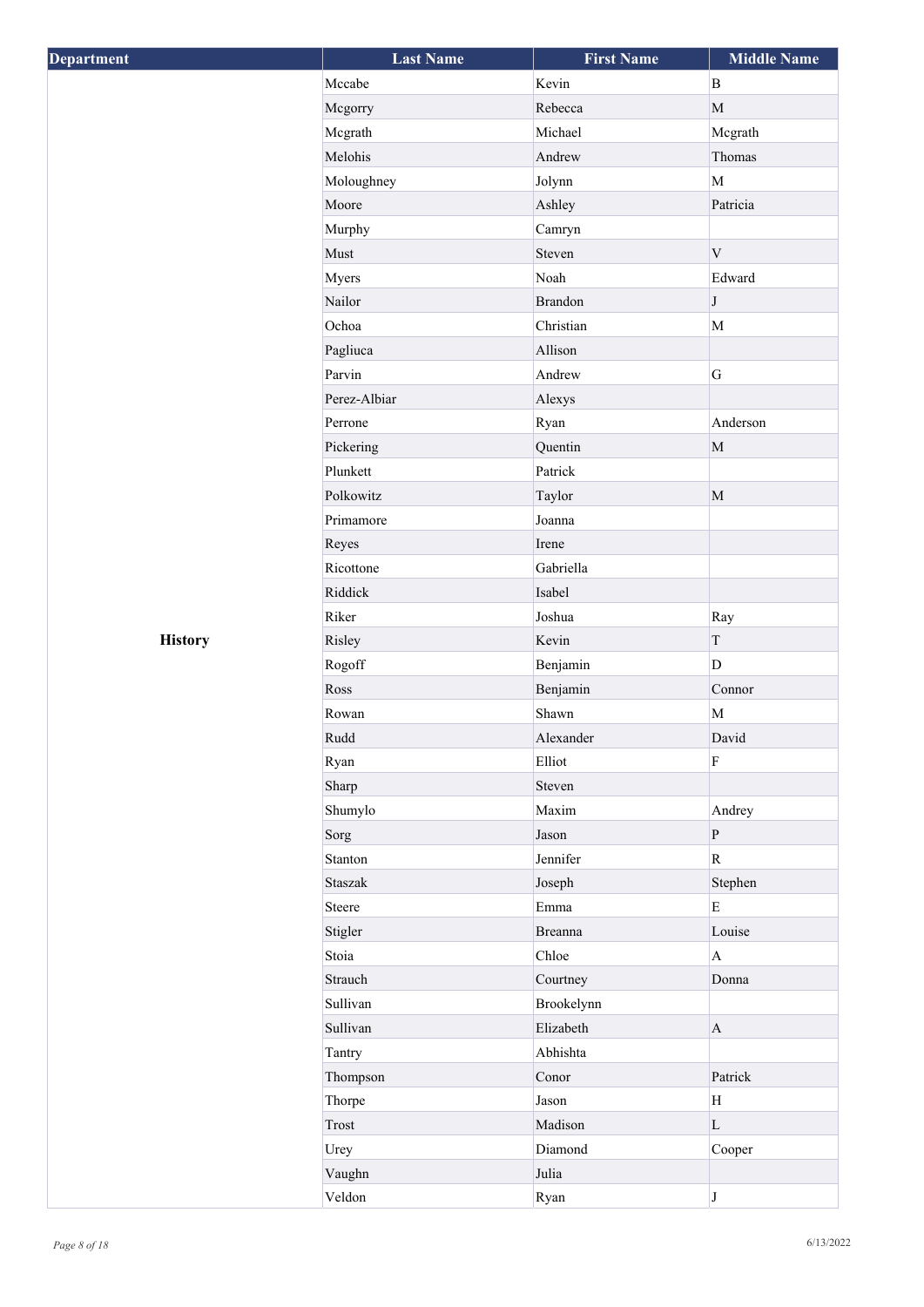| <b>Department</b>                             | <b>Last Name</b> | <b>First Name</b> | <b>Middle Name</b> |
|-----------------------------------------------|------------------|-------------------|--------------------|
|                                               | Villegas         | Raymond           | Luvin              |
|                                               | Wekselblatt      | Nicholas          |                    |
|                                               | Wiesner          | Jack              | D                  |
| <b>History</b>                                | Wilfong          | Alexander         | Z                  |
|                                               | Williams         | Olivia            | Maria              |
|                                               | Yeager           | Kevin             |                    |
|                                               | Zdroik           | Thomas            | Pearson            |
|                                               | Zona             | Dominick          | Robert             |
| <b>Total Students for History Department:</b> |                  |                   | 132                |

| <b>Department</b>                                           | <b>Last Name</b> | <b>First Name</b> | <b>Middle Name</b> |
|-------------------------------------------------------------|------------------|-------------------|--------------------|
| <b>Humanities &amp; Social Sciences</b>                     | Evaldi           | Edward            | John               |
|                                                             | Matos            | Elasia            |                    |
| Total Students for Humanities & Social Sciences Department: |                  |                   |                    |

| <b>Department</b>                                           | <b>Last Name</b> | <b>First Name</b> | <b>Middle Name</b> |
|-------------------------------------------------------------|------------------|-------------------|--------------------|
|                                                             | Aller            | Danielle          | Marie              |
|                                                             | Altman           | Julieta           |                    |
|                                                             | <b>Burger</b>    | Robyn             | Lenore             |
|                                                             | Carr             | Conor             | Michael            |
|                                                             | Caselnova        | Andrew            |                    |
|                                                             | Drennan          | Lily              |                    |
|                                                             | Ebio             | Sofia             |                    |
|                                                             | Ferrer           | Kathleen          |                    |
|                                                             | Foley            | Maura             | B                  |
| <b>International Studies</b>                                | Grotts           | Allison           | Taylor             |
|                                                             | Karnaugh         | Michael           | Andrew             |
|                                                             | Lamendola        | Natalie           | $\mathbf{F}$       |
|                                                             | McMahon          | Baylie            | Madison            |
|                                                             | McNulty          | Kasey             | Anna               |
|                                                             | Novozhilova      | Polina            |                    |
|                                                             | Piccitto         | Alessia           |                    |
|                                                             | Quezada          | Kevin             |                    |
|                                                             | Rizzo            | Alexis            | $\mathbf R$        |
|                                                             | Schwarz          | Olivia            | Katherine          |
| <b>Total Students for International Studies Department:</b> |                  |                   | 19                 |

| <b>Department</b>                                           | <b>Last Name</b>  | <b>First Name</b> | <b>Middle Name</b> |
|-------------------------------------------------------------|-------------------|-------------------|--------------------|
| Philosophy, Relig & Classics                                | Ajaj              | <b>Brittney</b>   | ◡                  |
|                                                             | Balonze           | Gianna            | N                  |
|                                                             | <b>Bruccoleri</b> | <b>Brianna</b>    |                    |
|                                                             | Herrman           | Lauren            | Tyler              |
|                                                             | Pegher            | Alex              |                    |
|                                                             | Pichardo          | Lea               | D                  |
| Total Students for Philosophy, Relig & Classics Department: |                   |                   | $\mathbf b$        |

| <b>Department</b>        | <b>Last Name</b> | <b>First Name</b> | <b>Middle Name</b> |
|--------------------------|------------------|-------------------|--------------------|
| <b>Political Science</b> | Anderson-Mckoy   | Zaniah            |                    |
|                          | Antwi-Buosiako   | Emmanuella        | Yaa                |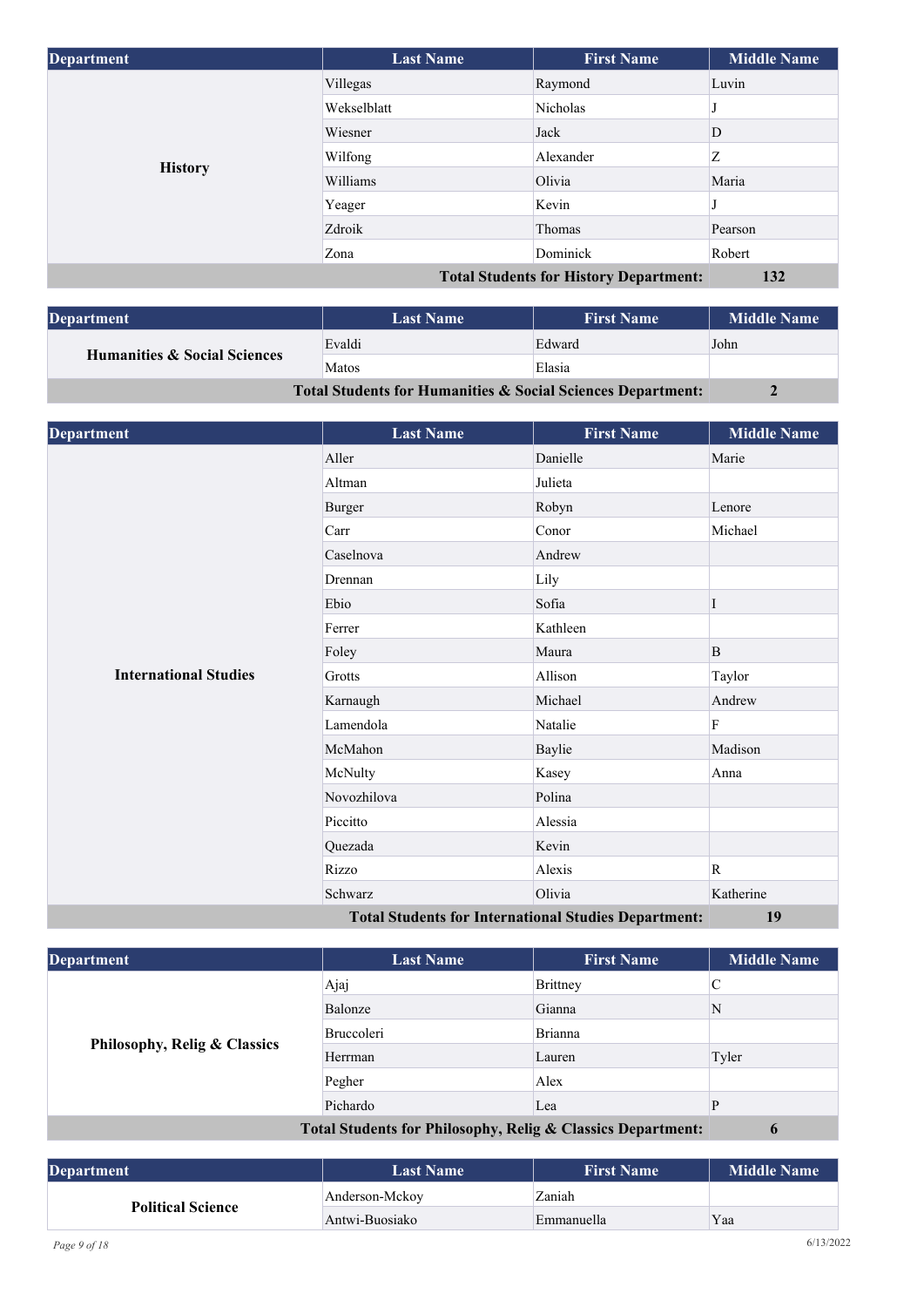| <b>Department</b>        | <b>Last Name</b> | <b>First Name</b> | <b>Middle Name</b>    |
|--------------------------|------------------|-------------------|-----------------------|
|                          | Bano             | Shah              |                       |
|                          | <b>Bellows</b>   | Andrew            | $\, {\bf S}$          |
|                          | Bilek            | Amanda            | Grace                 |
|                          | Black            | <b>Brinly</b>     | Yvonne                |
|                          | Blumberg         | Jacob             | $\bf R$               |
|                          | Borja            | Ryan              | Chris                 |
|                          | <b>Bossone</b>   | Tyler             | Nicholas              |
|                          | Boufford         | Jack              | William               |
|                          | <b>Brewer</b>    | Aidan             |                       |
|                          | <b>Burch</b>     | ${\rm Emma}$      | $\mathbf{M}$          |
|                          | Capraun          | Kelly             | $\mathbf N$           |
|                          | Carlin           | Connor            | $\bf K$               |
|                          | Castanza         | Emily             | $\mathsf{C}$          |
|                          | Chalileh         | Aria              | $\mathbf{A}$          |
|                          | Choy             | Ian               | W                     |
|                          | Cimilluca        | Robert            | $\mathbf R$           |
|                          | Cladek           | Sarah             | $\mathbf L$           |
|                          | Corso            | Peter             | $\mathbf V$           |
|                          | Cyril            | Angelica          | $\boldsymbol{\rm{A}}$ |
|                          | D'Andrea         | Alexander         | $\bf J$               |
|                          | De Leon          | Mario             | D                     |
|                          | De Leon Gonzale  | Vivianna          | $\mathbf C$           |
|                          | Delhagen         | Ross              | $\mathbf W$           |
| <b>Political Science</b> | De Vera          | Rian              | D                     |
|                          | Dilling          | Daniel            | Richard               |
|                          | Duca             | Matthew           | $\mathbf R$           |
|                          | Egan             | ${\rm Jan}$       | $\, {\bf P}$          |
|                          | Elkeshk          | Noureen           |                       |
|                          | Eppinger         | Brennan           |                       |
|                          | Farber           | Nikki             |                       |
|                          | Ferrer           | Emily             | Jewel                 |
|                          | Freeman          | Jonaishia         | Maré                  |
|                          | Georges          | Amber             | $\mathbf C$           |
|                          | Gibney           | Eric              | $\mathcal T$          |
|                          | Gommoll          | Blake             | J                     |
|                          | Goroveci         | Arjana            |                       |
|                          | Henry            | Nicholas          | $\mathbf W$           |
|                          | Holzbaur         | Patrick           |                       |
|                          | Hunt             | Elias             | $\mathbf A$           |
|                          | Jonsson          | Nikhil            | $\mathbf V$           |
|                          | Jonsson          | Rohan             | $\mathbf A$           |
|                          | Kaiser           | Ethan             | $\, {\bf p}$          |
|                          | Karamat          | Zainab            |                       |
|                          | Kinney           | Sara              |                       |
|                          | Kostyra          | Alex              |                       |
|                          | Kuras            | Kristiana         | Hope                  |
|                          | Kyros            | Ana Sofia         | $\mathbf E$           |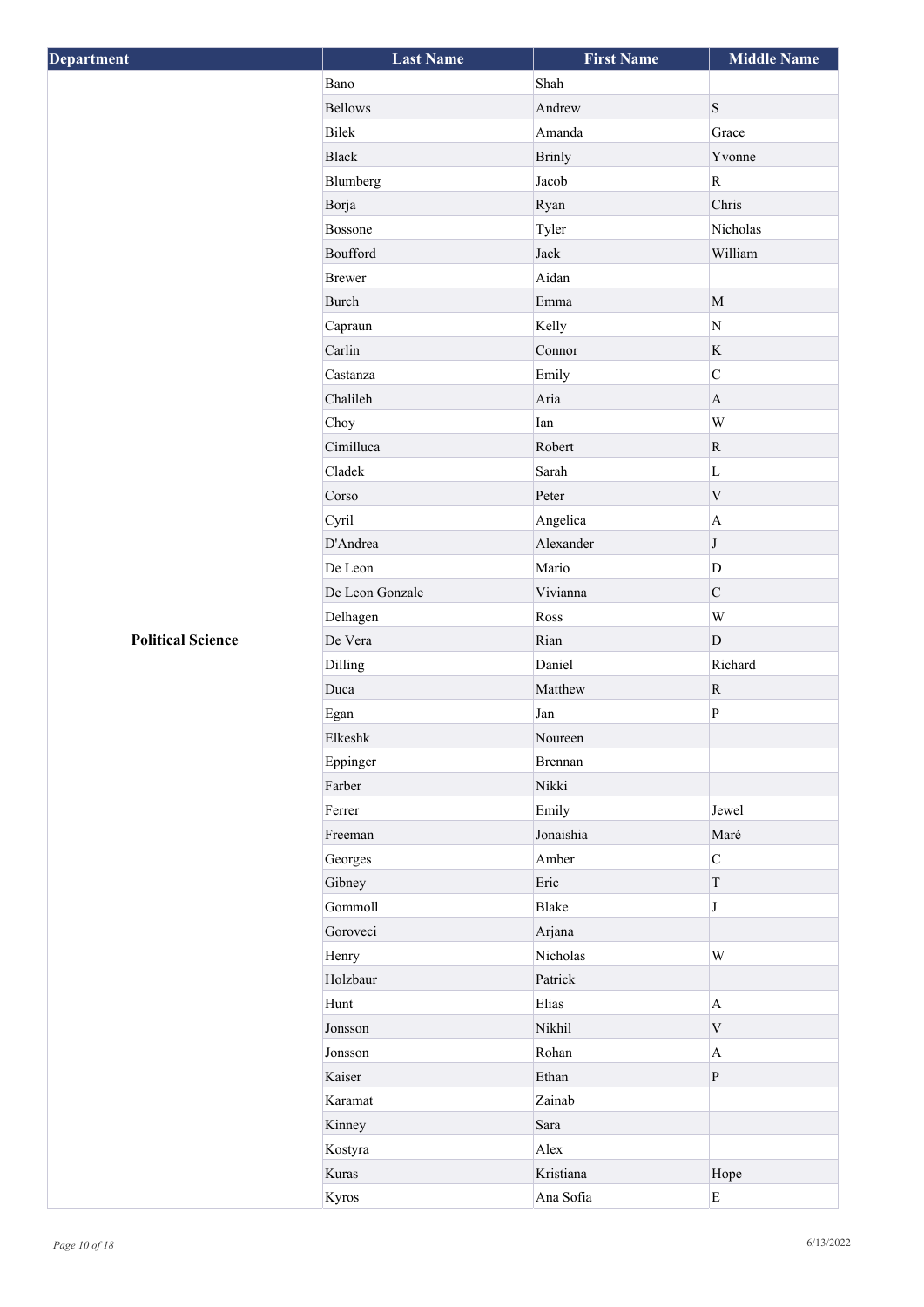| <b>Department</b>        | <b>Last Name</b> | <b>First Name</b>                                       | <b>Middle Name</b>       |
|--------------------------|------------------|---------------------------------------------------------|--------------------------|
|                          | Larko            | Julia                                                   | Marie                    |
|                          | Laubsch          | Amelia                                                  | $\mathbf{A}$             |
|                          | Lavelle          | Harrison                                                | $\ensuremath{\text{W}}$  |
|                          | Lichtenberg      | Louise                                                  | ${\bf E}$                |
|                          | Lishko           | Maxim                                                   | $\mathbf{A}$             |
|                          | Maamari          | Maria                                                   | $\mathbf V$              |
|                          | Mach             | Yarden A                                                |                          |
|                          | Marte            | Joel                                                    | $\mathbf A$              |
|                          | Mason            | Ton'yea                                                 | $\mathbf L$              |
|                          | Mazur            | Rebecca                                                 |                          |
|                          | Mcelroy          | James                                                   | Patrick                  |
|                          | McGauley         | Marissa                                                 |                          |
|                          | Mederos          | Julian                                                  | ${\bf G}$                |
|                          | Mohebbi          | Elika                                                   |                          |
|                          | Murphy           | Daniel                                                  | Scott                    |
|                          | Nelson           | Mideline                                                |                          |
|                          | O'mahoney        | Patrick                                                 | Sean                     |
|                          | Poulas           | Madison                                                 | L                        |
|                          | Qureshi          | Wafa                                                    |                          |
|                          | Richards         | Aamore                                                  |                          |
|                          | Rivas            | Shania                                                  | Ashlee                   |
|                          | Roberts          | David                                                   | ${\bf P}$                |
| <b>Political Science</b> | Rodriguez        | Oliver                                                  |                          |
|                          | Rodriguez-Herna  | Adam                                                    | $\mathbf M$              |
|                          | Scott            | <b>Bud</b>                                              |                          |
|                          | Sergeant         | Megan                                                   | Paige                    |
|                          | Sherr<br>Smith   | Michael<br>Paige                                        | $\mathbf M$<br>Elizabeth |
|                          | Sosa-Sanchez     | Raquel                                                  | $\mathbf{A}$             |
|                          | Spiller          | Jake                                                    | Connor                   |
|                          | Sul              | Yuliia                                                  |                          |
|                          | Sullivan         | Tara                                                    | Ann                      |
|                          | Swartz           | Tyler                                                   | Ian                      |
|                          | Vivolo           | Anthony                                                 | $\bf J$                  |
|                          | Walter           | Jean                                                    | ${\bf P}$                |
|                          | Weaver           | Alisandra                                               | $\rm H$                  |
|                          | Williams         | Jared                                                   |                          |
|                          | Wilson           | Daniel                                                  | Robert                   |
|                          | Wolmart          | Nicholas                                                | ${\bf E}$                |
|                          | Wood             | Elizabeth                                               |                          |
|                          | Xenakis          | Alexander                                               | L                        |
|                          | Young            | Taylor                                                  | Christina                |
|                          | Yunes            | Adriana                                                 |                          |
|                          | Zheng            | Catherine                                               | $\mathbf M$              |
|                          | Zipf             | Nathan                                                  | W                        |
|                          |                  | <b>Total Students for Political Science Department:</b> | 94                       |

**Department Last Name First Name Here Middle Name Middle Name**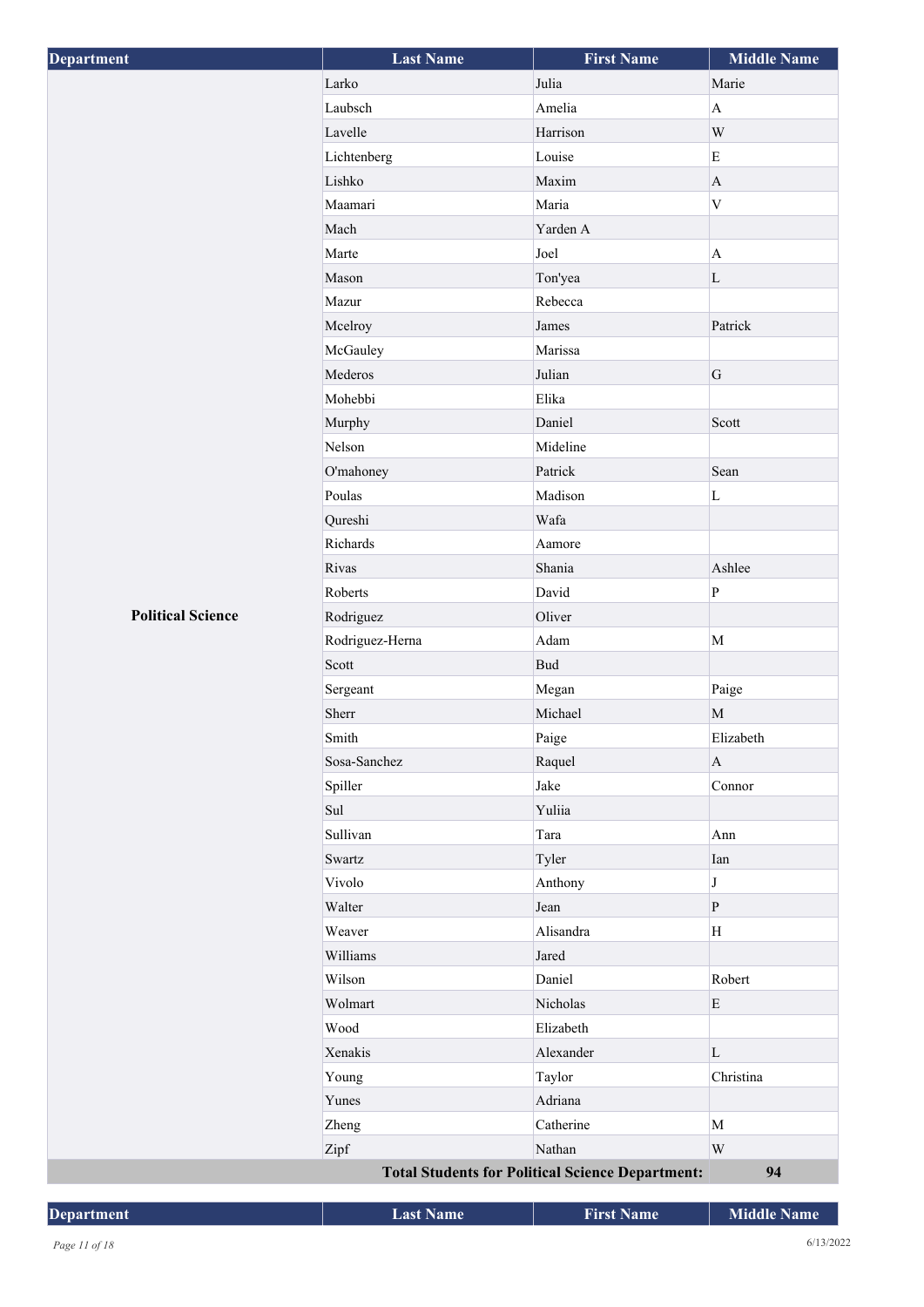| <b>Department</b> | <b>Last Name</b> | <b>First Name</b> | <b>Middle Name</b> |
|-------------------|------------------|-------------------|--------------------|
|                   | Abaci            | Julie             |                    |
|                   | Albert           | Emily             |                    |
|                   | Alcasid          | Lauren            | Alexis             |
|                   | Alexatos         | Nicolette         |                    |
|                   | Alexis           | Sophia            | G                  |
|                   | Allen            | Talia             | ${\bf S}$          |
|                   | Almanzar         | Shandell          |                    |
|                   | Alonzo Perez     | Glenmarie         |                    |
|                   | Amigh            | <b>Brian</b>      | $\mathbf C$        |
|                   | Angione          | Elise             | $\, {\bf S}$       |
|                   | Anselmo          | Gianna            | ${\bf R}$          |
|                   | Apostolico       | <b>Brianne</b>    | $\mathbf M$        |
|                   | Aquino           | Isabella          |                    |
|                   | Arain            | Aamina            | Noor               |
|                   | Ascenzo          | Emalina           | $\mathbf S$        |
|                   | August           | Julianna          | $\mathbf{M}$       |
|                   | Baik             | Lydia             | Karis              |
|                   | <b>Baker</b>     | Veronica          | Catherine          |
|                   | Barone           | Gianna            | L                  |
|                   | Battaglia        | Anthony           | Joseph             |
|                   | Beckett          | Hannah            | $\mathbf V$        |
|                   | Bernabe          | Renee             | $\mathbf Y$        |
|                   | Bhargava         | Mansi             |                    |
| Psychology        | Bhargava         | Saanya            |                    |
|                   | Bilal            | Natalie           | $\bf J$            |
|                   | Birch            | Alexandrea        | $\mathbf R$        |
|                   | Bocco            | Erica             | $\mathbf C$        |
|                   | Bonomo           | Sarah             | Grace              |
|                   | Boufarah         | Alexis            |                    |
|                   | Boughton         | Larissa           | $\, {\bf S}$       |
|                   | Bove             | Hayley            |                    |
|                   | Boyle            | Julianna          | Marie              |
|                   | Bozanian         | Analily           |                    |
|                   | <b>Branco</b>    | Olivia            | $\mathbf R$        |
|                   | <b>Branco</b>    | Sarah             | $\mathbf A$        |
|                   | Braun            | Ronald            | $\bf J$            |
|                   | Brenner          | Danielle          | $\mathbf L$        |
|                   | <b>Brossa</b>    | Nina              |                    |
|                   | <b>Brown</b>     | Kaitlyn           |                    |
|                   | Caccamo          | Anna              | $\mathbf{M}$       |
|                   | Calderone        | Alyssa            | Maria              |
|                   | Camaño           | Bianca            |                    |
|                   | Cancel           | Jose              | ${\bf E}$          |
|                   | Carducci         | Madison           | $\mathbf L$        |
|                   | Carmody          | Kari              |                    |
|                   | Carroll          | Hailey            |                    |
|                   | Catalina         | Natalie           | $\bf J$            |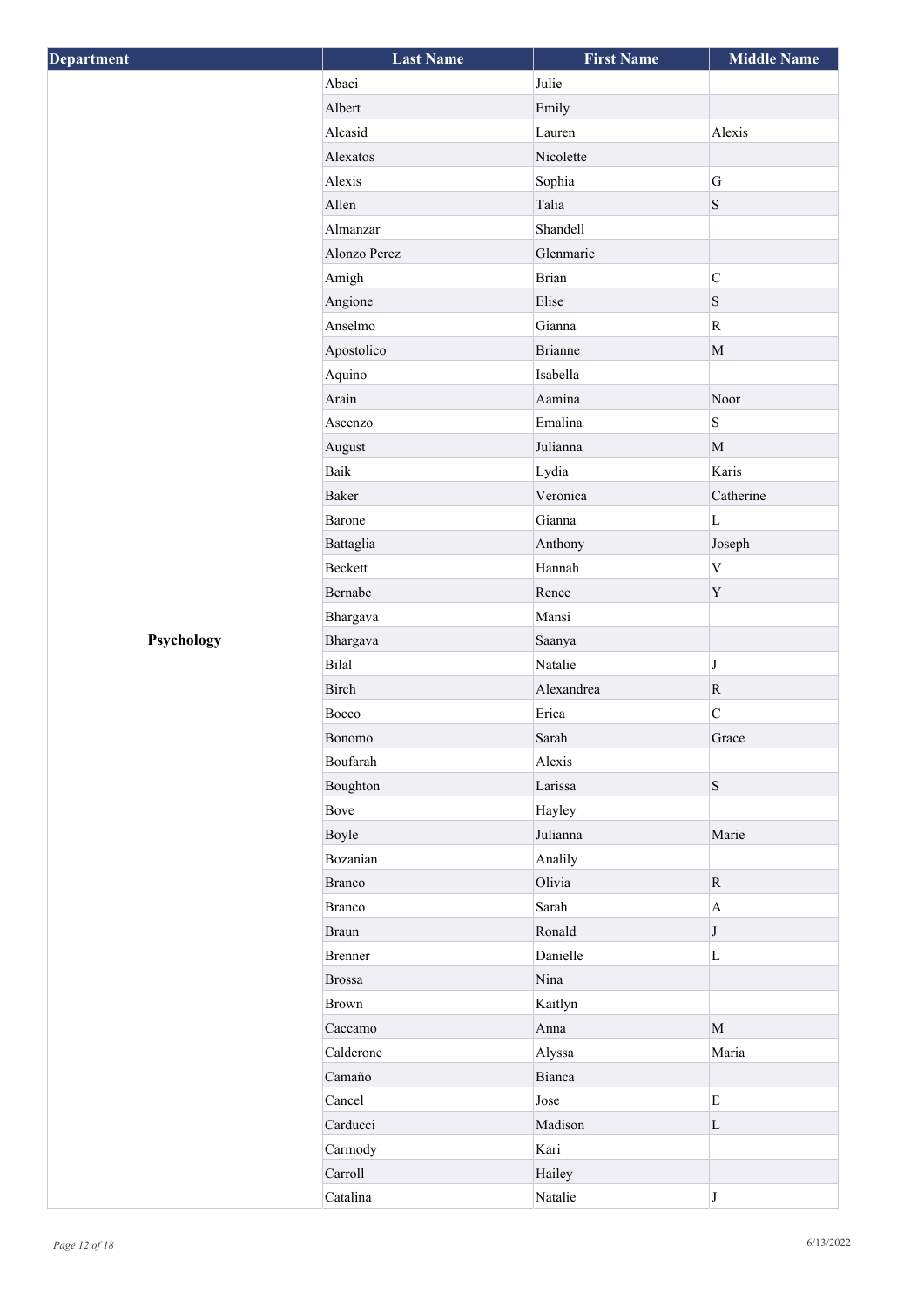| Department | <b>Last Name</b> | <b>First Name</b> | <b>Middle Name</b>        |
|------------|------------------|-------------------|---------------------------|
|            | Chada            | Isha              |                           |
|            | Chascsa          | Sophia            | Marie                     |
|            | Ciarrocca        | Anna              |                           |
|            | Cinquegrano      | Mia               | $\mathbf L$               |
|            | Cipparulo        | Marie             | G                         |
|            | Coffield         | Marissa           | Leigh                     |
|            | Cooper           | Bailey            | $\, {\bf B}$              |
|            | Copeland         | Alexandra         |                           |
|            | Corbett          | <b>Bryson</b>     |                           |
|            | Cortright        | Faith             | M                         |
|            | Coskery          | Kayla             | $\, {\bf p}$              |
|            | Costello         | Brennan           | $\mathbf{A}$              |
|            | Creagh           | Anna              | $\mathbf M$               |
|            | Crerand          | Kaitlyn           |                           |
|            | Curcio           | Renata            | $\boldsymbol{\mathrm{X}}$ |
|            | Cyktor           | Matthew           | $\, {\bf p}$              |
|            | De-Angelis       | Alex              | ${\bf N}$                 |
|            | De Jesus         | Julia             | $\boldsymbol{\rm{A}}$     |
|            | Denicola         | Justine           | $\mathbf{A}$              |
|            | Dennis           | Maya              | Patricia                  |
|            | Devito           | Kathryn           | Ann                       |
|            | Diana            | Alyssa            | Anne                      |
|            | Diaz             | Jazzlyn           | ${\bf N}$                 |
| Psychology | DiBella          | Christina         |                           |
|            | Dilloian         | Lauren            | $\mathbf N$               |
|            | Dugal            | Emily             | $\mathbf{M}$              |
|            | Dwyer            | Mackenzie         | $\mathbf L$               |
|            | Earl             | Natalie           | $\boldsymbol{\mathsf{A}}$ |
|            | Ephrat           | Arielle           |                           |
|            | Fernandez        | Karina            |                           |
|            | Ferreira         | Isabella          |                           |
|            | Ferry            | Alyssa            | $\mathbf N$               |
|            | Figueroa         | Aleecia           | Luz                       |
|            | Flores           | Cindy             | $\mathbf I$               |
|            | Gallo            | Christina         | $\mathbf{M}$              |
|            | Goldis           | Jesse             | Wyatt                     |
|            | Gomez            | Kelly             |                           |
|            | Gottlieb         | Samantha          | $\mathbf R$               |
|            | Guidara          | Sophia            |                           |
|            | Guloy            | Rachel            |                           |
|            | Guzman           | Julia             | Rose                      |
|            | Halili           | Katherine         |                           |
|            | Hallowell        | Tyler             | J                         |
|            | Harris           | Kayla             | Mone                      |
|            | Harris           | Peter             | ${\bf F}$                 |
|            | Hazel            | Bianca            |                           |
|            | Hedstrom         | Maya              | $\mathbf L$               |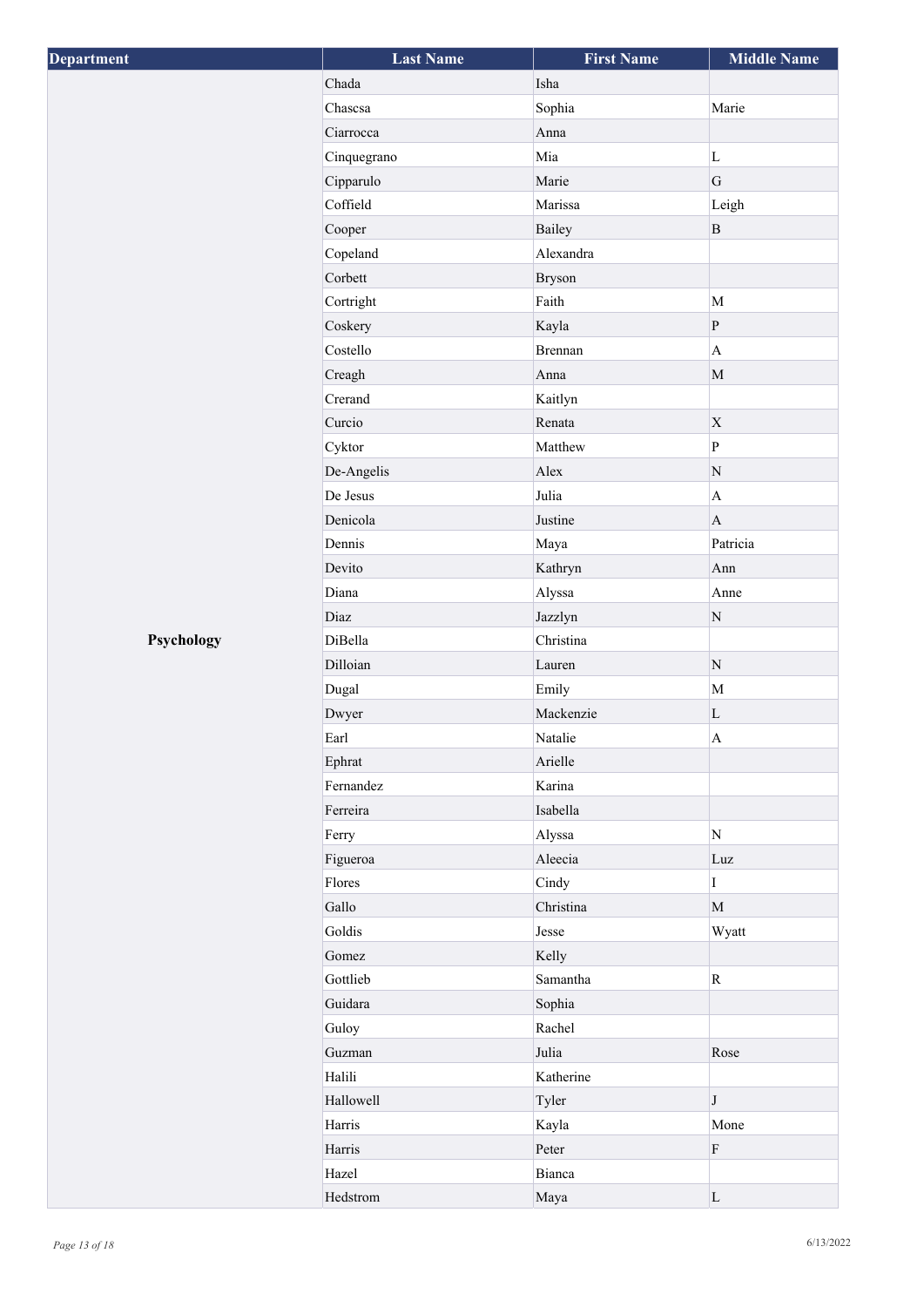| <b>Department</b> | <b>Last Name</b>       | <b>First Name</b>          | <b>Middle Name</b> |
|-------------------|------------------------|----------------------------|--------------------|
|                   | Helmbrecht             | Lindsey                    | ${\bf G}$          |
|                   | Hemsey                 | Destiny                    | $\mathbf R$        |
|                   | Hernandez              | Samuel                     |                    |
|                   | Higgins-Griffit        | Meyer                      | $\mathbf L$        |
|                   | Hill                   | Jacob                      | $\mathbf{A}$       |
|                   | Hoegler                | Anna                       | Kristen            |
|                   | Holley                 | <b>Bryce</b>               | Andrew             |
|                   | Holzapfel              | Dennis                     | James              |
|                   | Iftimoaie              | Cornelia                   |                    |
|                   | Imran                  | Safa                       |                    |
|                   | $\mathbf{I}\mathbf{x}$ | Bailey                     | Nicholas           |
|                   | James                  | Jovitha                    |                    |
|                   | Jani                   | Sajel                      | $\mathbf A$        |
|                   | Johnson                | Kayla                      |                    |
|                   | Joukhadarian           | Danielle                   |                    |
|                   | Kadish                 | Jordan                     | $\mathbf{A}$       |
|                   | Kalelkar               | Anagha                     | U                  |
|                   | Kandra                 | Bhavya                     |                    |
|                   | Karam                  | Nayah                      | Marie              |
|                   | Kazmi                  | Aliza                      | $\mathbf B$        |
|                   | Kellaher               | Moira                      | ${\bf P}$          |
|                   | Kenny                  | Sabrina                    |                    |
|                   | Kern                   | Rebecca                    | $\mathbf A$        |
| Psychology        | Khan                   | Sameerah                   | Yasmin             |
|                   | Khateeb                | Samreen                    | $\mathbf M$        |
|                   | Kim                    | Elizabeth                  | $\mathbf S$        |
|                   | Klein                  | Rebecca                    | S                  |
|                   | Kode                   | Esha                       | $\mathbf C$        |
|                   | Kolli                  | Himani                     |                    |
|                   | Krukowski              | Olivia                     | $\mathbf R$        |
|                   | Kuczmarski             | Lauren                     | Nicole             |
|                   | Kudron                 | Sarah                      | $\bf J$            |
|                   | Kumari                 | Kim                        |                    |
|                   | Kurnellas              | Rebecca                    |                    |
|                   | Kurtz                  | Tyler                      | $\mathbf R$        |
|                   | Labrada                | Chehila                    | $\rm K$            |
|                   | Lacava                 | Alyssa                     |                    |
|                   | Landells               | Jenny                      |                    |
|                   | Lansang                | Camille                    | $\bar{V}$          |
|                   | Lantigua               | Stefanie                   |                    |
|                   | Legregin               | Lia                        | ${\bf E}$          |
|                   | Leonard                | Maia                       | $\mathbf A$        |
|                   | Lloyd                  | Gavin                      |                    |
|                   | Locassio               | Nicholas                   | ${\bf G}$          |
|                   | Lockwood-Maldonado     | Lelan                      |                    |
|                   | Lombardi               | Olivia                     |                    |
|                   | Lopez                  | $\ensuremath{\text{Evan}}$ | $\mathbf M$        |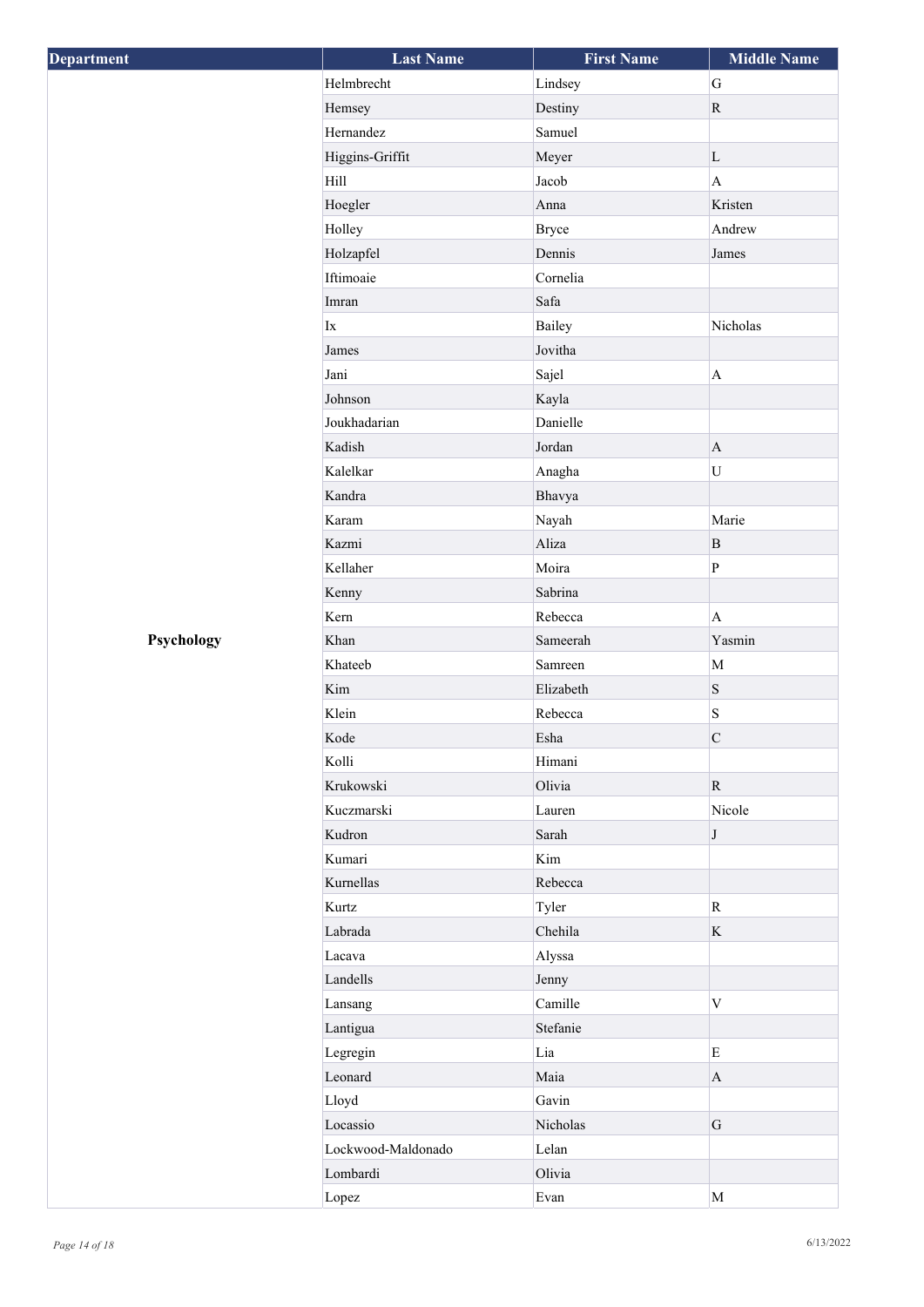| Department | <b>Last Name</b> | <b>First Name</b> | <b>Middle Name</b>        |
|------------|------------------|-------------------|---------------------------|
|            | Lovallo          | Alexis            |                           |
|            | Malloy           | Matthew           | $\overline{C}$            |
|            | Mandic           | Marley            | $\mathbf R$               |
|            | Manion           | Caroline          | E                         |
|            | Mann             | Julianna          | $\mathbf R$               |
|            | Martinez         | Joanna            |                           |
|            | Martins          | Kayla             | $\mathbf{P}$              |
|            | Mbuakoto         | Caitlin           | $\mathbf{D}$              |
|            | McGee            | Madelyn           |                           |
|            | McLean           | Gabrielle         |                           |
|            | McNerny          | Kayla             |                           |
|            | Mensch           | Rebecca           |                           |
|            | Meola            | Julia             | Marie                     |
|            | Mianowski        | Renee             | ${\bf N}$                 |
|            | Mistretta        | Aidan             |                           |
|            | Mitten           | Robert            |                           |
|            | Moore            | Naia              | Racein                    |
|            | Moran            | <b>Brett</b>      | Christopher               |
|            | Mukkamalla       | Snehi             |                           |
|            | Murphy           | Hailey            |                           |
|            | Murray           | Catherine         | $\bf R$                   |
|            | Naam             | Aishwarya         | Reddy                     |
|            | Nandy            | Maya              |                           |
| Psychology | Nangia           | Shivam            |                           |
|            | Napoli           | Alaina            | Nicole                    |
|            | Neira            | Lucia             |                           |
|            | Nguyen           | Jennifer          | T                         |
|            | <b>Nuzzo</b>     | Marc              | $\ensuremath{\mathbf{V}}$ |
|            | O'Dell           | Jessica           | $\mathbf{L}$              |
|            | Ohngemach        | Olivia            | Patricia                  |
|            | O'malley         | Shannon           | $\mathbf E$               |
|            | Omiecinski       | Stosh             |                           |
|            | Pacifico         | Jacqueline        | $\boldsymbol{\mathsf{A}}$ |
|            | Pallitto         | Alisa             | $\mathbf C$               |
|            | Paluri           | Reeva             | $\mathbf V$               |
|            | Pardo-Perez      | Daniela           | $\, {\bf S}$              |
|            | Paredes          | Ericka            | $\mathbf{A}$              |
|            | Patil            | Ankita            | $\mathbf{A}$              |
|            | Patterson        | Kathleen          |                           |
|            | Pede             | Leanna            | $\mathbf{M}$              |
|            | Pellot           | Giana             | Damaris                   |
|            | Pereda           | Bernard           | $\mathbf B$               |
|            | Perini           | Jessica           | Nicole                    |
|            | Perreault        | Alexandria        | ${\bf R}$                 |
|            | Petrou           | Styliani          | $\rm I$                   |
|            | Pezeur           | Samantha          | M                         |
|            | Pfaff            | Abigail           | Mae                       |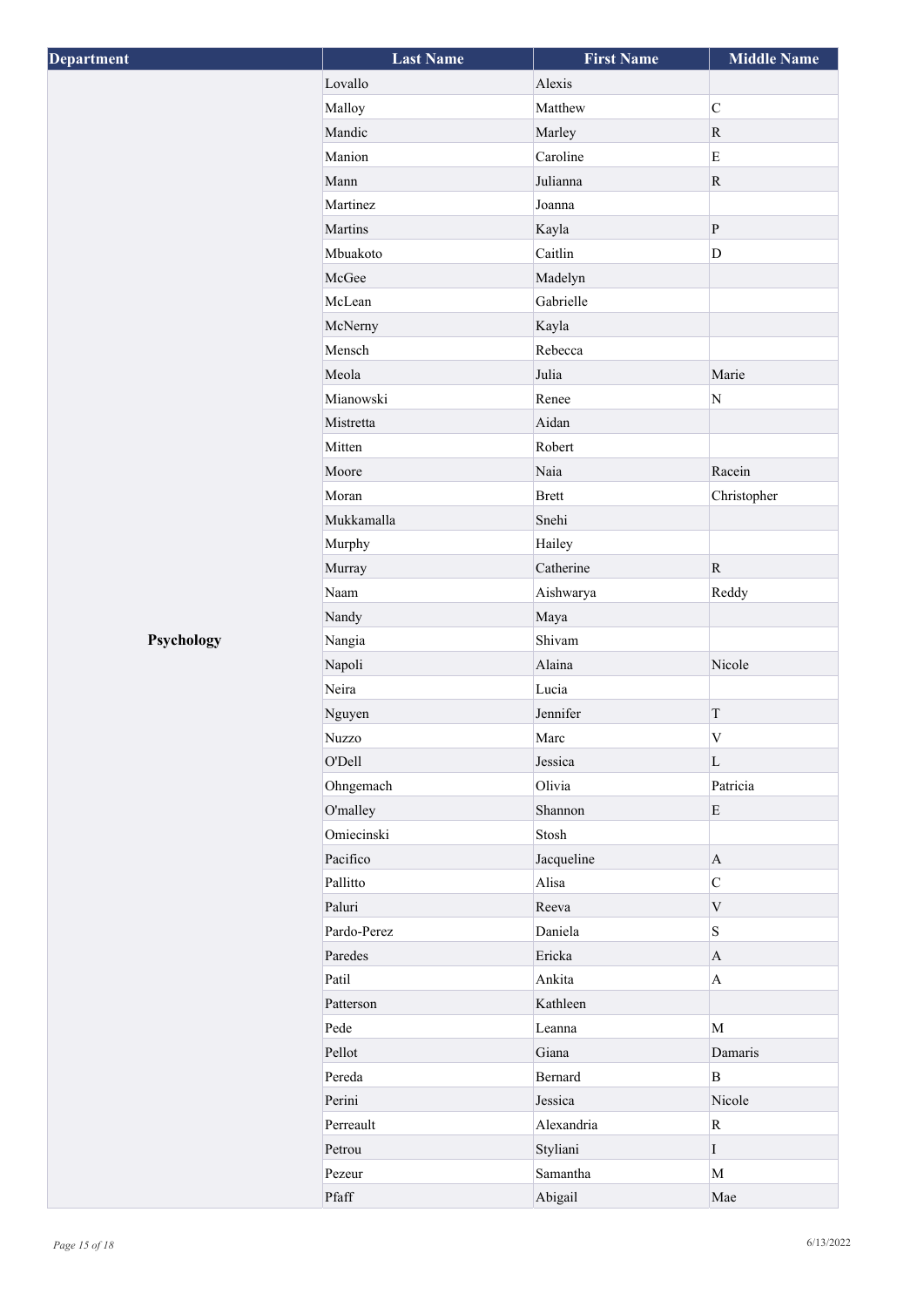| <b>Department</b> | <b>Last Name</b> | <b>First Name</b> | <b>Middle Name</b>        |
|-------------------|------------------|-------------------|---------------------------|
|                   | Picklo           | Erin              | M                         |
|                   | Pizzolato        | Madison           | $\mathbf E$               |
|                   | Potter           | Faith             | $\mathbf M$               |
|                   | Prince           | Holly             | $\mathbf{A}$              |
|                   | Puzio            | Adrianna          | Nicole                    |
|                   | Quentzel         | Sam               |                           |
|                   | Quigley          | Dillon            | Michael                   |
|                   | Rama             | Alexa             |                           |
|                   | Ramos            | Stephanie         |                           |
|                   | Rangu            | Anusha            |                           |
|                   | Reilly           | Alexa             | Lauren                    |
|                   | Remisio          | Maya              | Elizabeth                 |
|                   | Restituyo        | Alice             |                           |
|                   | Rice             | Katherine         | Elizabeth                 |
|                   | Richardson       | Tara              | $\mathbf C$               |
|                   | Risdon           | Alyssa            | $\mathbf L$               |
|                   | Rivera           | Yvonne            | Geneva Marie              |
|                   | Roa-Tirado       | Luis              |                           |
|                   | Robb             | Kelly             |                           |
|                   | Robinson         | Laura             | Ann                       |
|                   | Rockhill         | Paige             | $\boldsymbol{\mathsf{A}}$ |
|                   | Rolon            | Ariana            | $\mathbf{M}$              |
|                   | Roman            | Julia             | Danielle                  |
| Psychology        | Ross             | Danielle          |                           |
|                   | Rossinow         | Julia             | Rose                      |
|                   | Rossman          | Stephanie         | Michelle                  |
|                   | Rubino           | Madison           | $\mathbf L$               |
|                   | Rumaker          | Amber             | ${\bf R}$                 |
|                   | Saltstein        | Madelyn           | ${\bf N}$                 |
|                   | Sandel           | Kristin           | ${\bf P}$                 |
|                   | Sandoval         | Arianna           |                           |
|                   | Santiago         | Julian            |                           |
|                   | Santos           | Alexandra         | $\mathbf M$               |
|                   | Sawhney          | Samridhi          |                           |
|                   | Scheid           | <b>Brooke</b>     | Hailey                    |
|                   | Schultz          | Megan             | $\mathbf{M}$              |
|                   | Schulze          | Annabel           | $\mathbf C$               |
|                   | Scutti           | Mia               | $\mathbf R$               |
|                   | Segal            | Claire            | I                         |
|                   | Sehgal           | Megha             |                           |
|                   | Seiger           | Zachary           |                           |
|                   | Servis           | Gabriella         |                           |
|                   | Shipley          | Emma              | Kathryn                   |
|                   | Shnaider         | Avital            | $\mathbf{A}$              |
|                   | Siedelhofer      | Kailee            | $\, {\bf B}$              |
|                   | Silver           | Sarah             |                           |
|                   | Soper            | Lindsey           | Kathryn                   |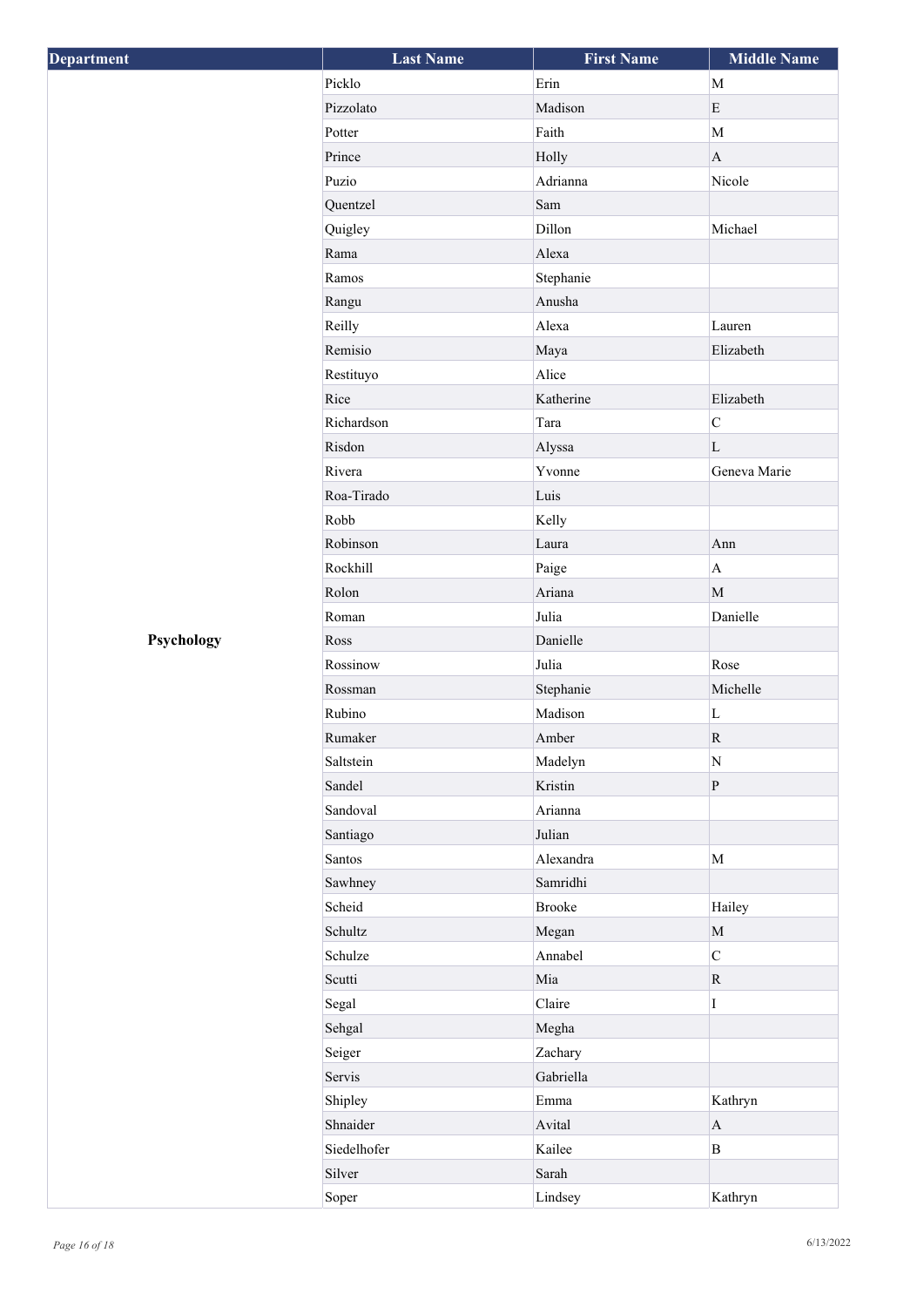| Department                                       | <b>Last Name</b> | <b>First Name</b>   | <b>Middle Name</b> |
|--------------------------------------------------|------------------|---------------------|--------------------|
|                                                  | Staiger          | Christina           | $\mathbf E$        |
|                                                  | Stefanik         | Angelika            |                    |
|                                                  | Stein            | Rebecca             | $\mathbf{A}$       |
|                                                  | Stockfisch       | April               | $\mathbf E$        |
|                                                  | Strumolo         | Alyna               | $\mathbf M$        |
|                                                  | Such             | Nathaniel           | J                  |
|                                                  | Suchora          | Ella                |                    |
|                                                  | Taff             | Emma                | $\mathbf M$        |
|                                                  | Tamayo           | <b>Bethany Anne</b> | $\mathbf M$        |
|                                                  | Taracena         | Liane               | ${\bf G}$          |
|                                                  | Thakker          | Mansi               |                    |
|                                                  | Thomas           | Kavya               | S                  |
|                                                  | Tietz            | Eliana              | $\mathbf M$        |
|                                                  | Tindall          | <b>Brooke</b>       | Marie              |
|                                                  | Toledo           | Maxwell             |                    |
|                                                  | Torres           | Kimberly            | Alexa              |
|                                                  | Tosun            | Khadijah            | $\mathbf M$        |
|                                                  | Tran             | Crystal             |                    |
|                                                  | Travers          | Daniel              | $\bf J$            |
| Psychology                                       | Turner           | Jessica             |                    |
|                                                  | Ullman           | Sarah               | ${\bf F}$          |
|                                                  | Upadhyay         | Aneri               | Ajay               |
|                                                  | Vacco            | Lucas               | Matthew            |
|                                                  | Valdes           | Julian              | Anthony            |
|                                                  | Valia            | Yash                | $\rm K$            |
|                                                  | Velasquez        | Andrew              |                    |
|                                                  | Verdi            | Victoria            | $\mathbf L$        |
|                                                  | Vidala           | Akanksha            |                    |
|                                                  | Vijapurapu       | Amulya              |                    |
|                                                  | Villareal        | Leanne              | ${\bf G}$          |
|                                                  | Vishahan         | Anushka             |                    |
|                                                  | Wachowski        | Riley               | $\bf J$            |
|                                                  | Walsh            | Katelyn             | Elizabeth          |
|                                                  | Wassall          | Kylie               | Nicole             |
|                                                  | Westra           | Clare               | $\mathbf E$        |
|                                                  | Widmer           | Alison              | Ruth               |
|                                                  | Yadav            | Chloe               | $\, {\bf P}$       |
|                                                  | Yeh              | Ryan                |                    |
|                                                  | Yi               | Gillian             | $\mathbf R$        |
| <b>Total Students for Psychology Department:</b> |                  |                     | 274                |